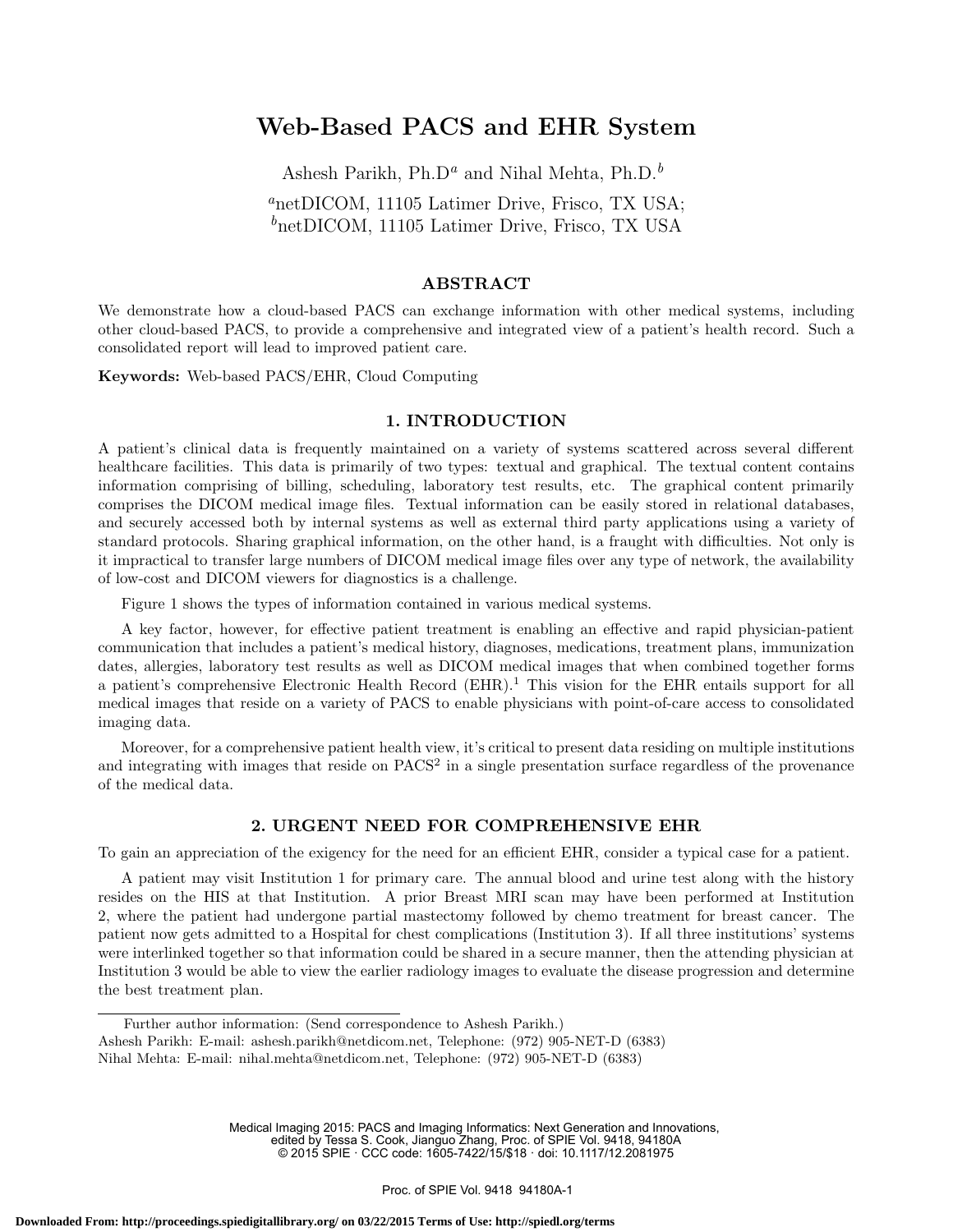

Figure 1. Schematic showing types of clinical information in various systems



Figure 2. Components of Patient's EHR.

In the absence of immediate availability of the patient's history, the physician instead ordered PET CT Tumor Whole Body followed by MRI Bilateral T without Contrast. These additional tests could have been avoided with a comprehensive EHR.

Figure 2 illustrates the above scenario. In this example, the patient medical data resides on several systems, such as Health Information Systems (HIS), Radiology Information Systems (RIS) while the actual radiology images resides on the organization's PACS.<sup>3</sup> Many of these systems are proprietary and are incompatible in several regards and unable to communicate or exchange information with each other using standards based communications.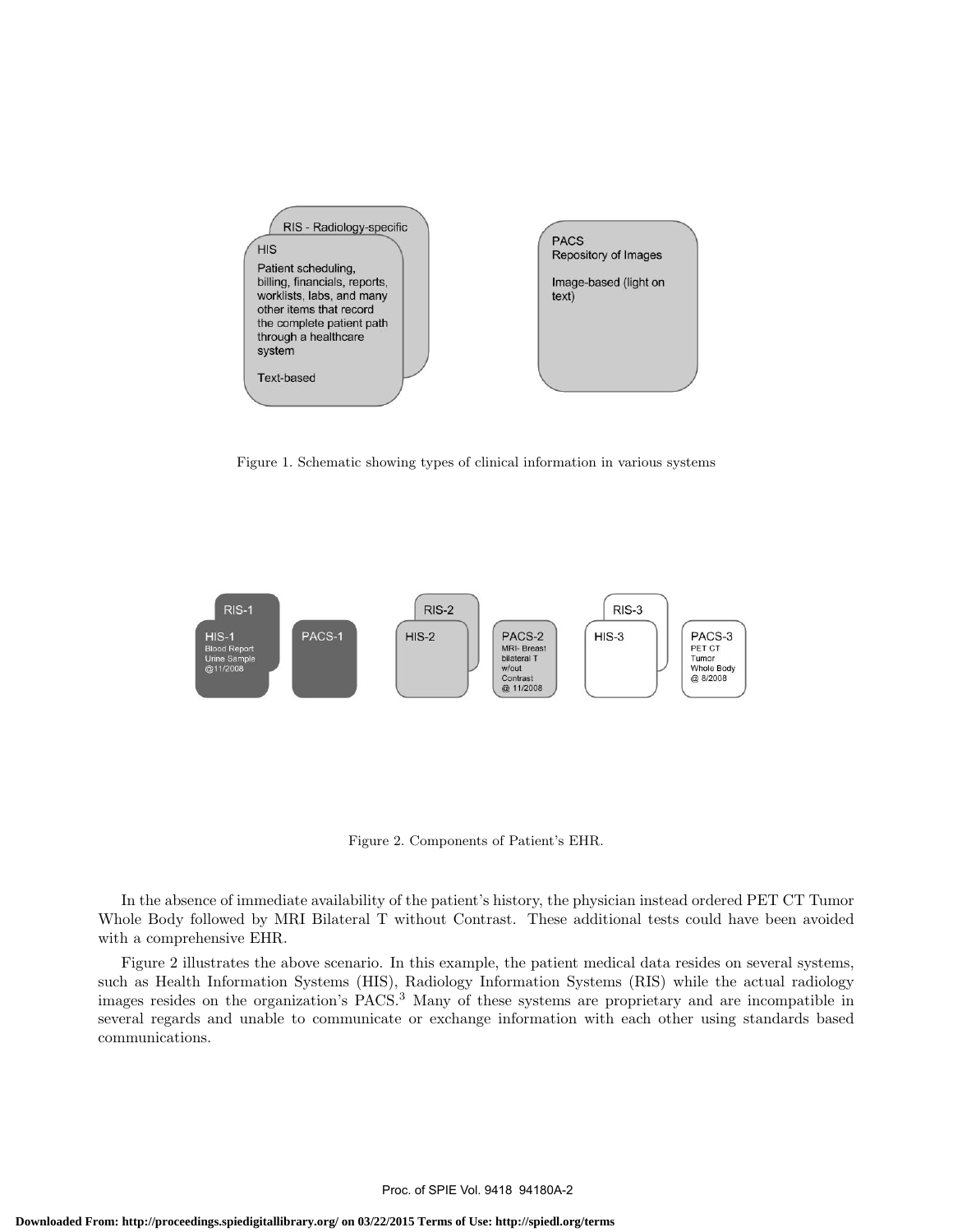

## 3. CLOUD COMPUTING

As stated earlier, the primary challenge to have a comprehensive Electronic Health Record (EHR) for a patient is the need to handle a patient's DICOM medical images, possibly maintained by several healthcare organizations. This difficulty arises because DICOM medical images are typically maintained on LAN based PACS, or on CDs that are carried by the patient themselves when they visit doctors.

While better communication of existing medical image files outside the internal network of the medical facility is definitely required, a solution for storage is needed as well. Preferably, this solution should avoid the costs of creating large amounts of dedicated infrastructure beforehand.

A solution for ease of data access would be to move the medical image files from a LAN-based PACS to a cloud-based solution.<sup>4</sup> A cloud-based solution is a flexible pay-as-you-go platform that provides for scalable growth as and when needed. Figure 4 illustrates the benefits of moving from a managed on-premise web-based system to a purely cloud-based solution.

In a managed on-premise solution, the healthcare facility has to incur both human capital costs to manage the infrastructure as well as the cost to provision the various components that make up a web-based PACS. On the other hand, in a cloud-based Software as a Service model, the human capital costs are devolved to the cloud computing provider. Furthermore, with the elastic pay-as-you-go model, additional components can be provisioned as needed. Thus, costs increase only with increase in demand for service.

Commercial Cloud services, such as Microsoft's Azure,<sup>5</sup> are widely available today. (The Cloud Services provided by Microsoft Azure has been used as an example here; however, similar platforms are available from several other providers such as Amazon Web Services, Cloudera, Google Cloud Platform to name a few.)

Figure 5 shows the minimal components required to deploy a cloud-based PACS service.<sup>4</sup> At the heart of the infrastructure is a relational SQL database. Here, all the information ranging from Patient to Studies to Images is maintained once extracted from DICOM medical image files. Associated with the record of each patient are the actual DICOM medical image files stored on the file server.

Standard features of a Cloud architecture are also available and can be suitably tailored to the user needs. The solution can be deployed across different geographical regions. Furthermore, it's easy to accommodate requirements from certain countries that have legal requirements specifying geographically where the images need to reside. Similarly, data and images can be backed-up with either local, zonal or geographical redundancy as required. Even features such as the performance level of the database is customizable. Finally, analytics tools for data mining and machine learning are available for future use.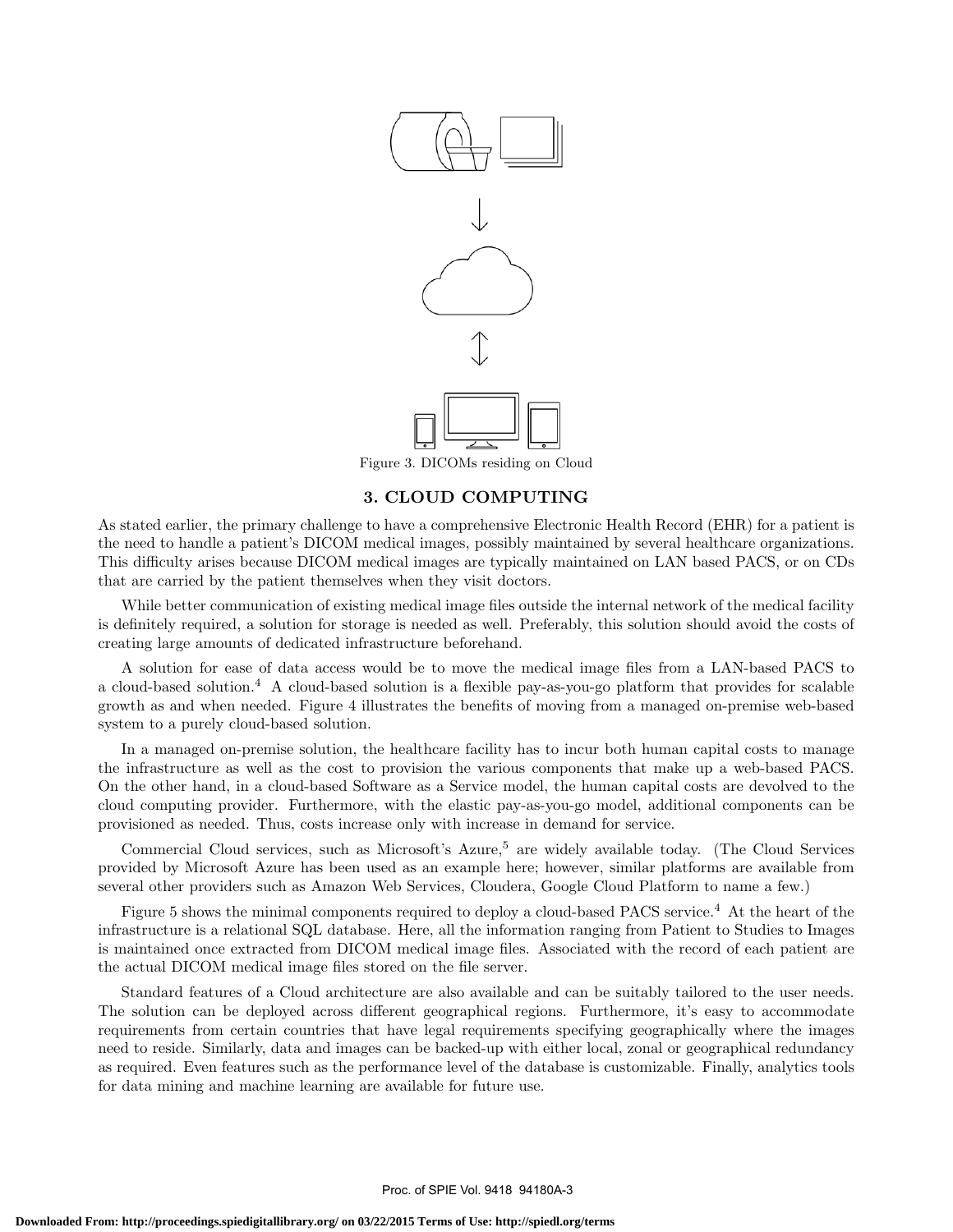



| Microsoft Azure V                      |                          |                      |                     | $\oplus$                  | o                          |
|----------------------------------------|--------------------------|----------------------|---------------------|---------------------------|----------------------------|
| 噩<br>ALL ITEMS                         | all items                |                      |                     |                           |                            |
| $\circledS$<br><b>WEBSITES</b>         | NAME                     | TYPE                 | <b>STATUS</b>       | SUBSCRIPTION              | $\mathfrak{a}$<br>LOCATION |
| <b>VIRTUAL MACHINES</b><br>ņ           | netDICOM                 | Website<br>Ð         | Running             | Pay-As-You-Go             | North Central US           |
|                                        | netDICOM                 | SQL Database         | $\sqrt{}$ Online    | Pay-As-You-Go             | South Central US           |
| <b>MOBILE SERVICES</b><br>Ŀ            | <b>Default Directory</b> | Directory            | Active              | Shared by all Default Dir | United States              |
| <b>CLOUD SERVICES</b><br>$\phi^0$      | supportnetdicom          | Visual Studio Online | $\mathcal V$ Active | Pay-As-You-Go             | South Central US           |
| $\equiv$<br><b>SOL DATABASES</b><br>DB |                          |                      |                     |                           |                            |
| <b>STORAGE</b><br>m                    |                          |                      |                     |                           |                            |
| HDINSIGHT<br>$\mathbb{C}^3$            |                          |                      |                     |                           |                            |
| <b>MEDIA SERVICES</b><br>Ю             |                          |                      |                     |                           |                            |
| Þ<br><b>SERVICE BUS</b>                |                          |                      |                     |                           |                            |
| VISUAL STUDIO ONLINE                   |                          |                      |                     |                           |                            |

Figure 5. Minimal Components for a Cloud-Based PACS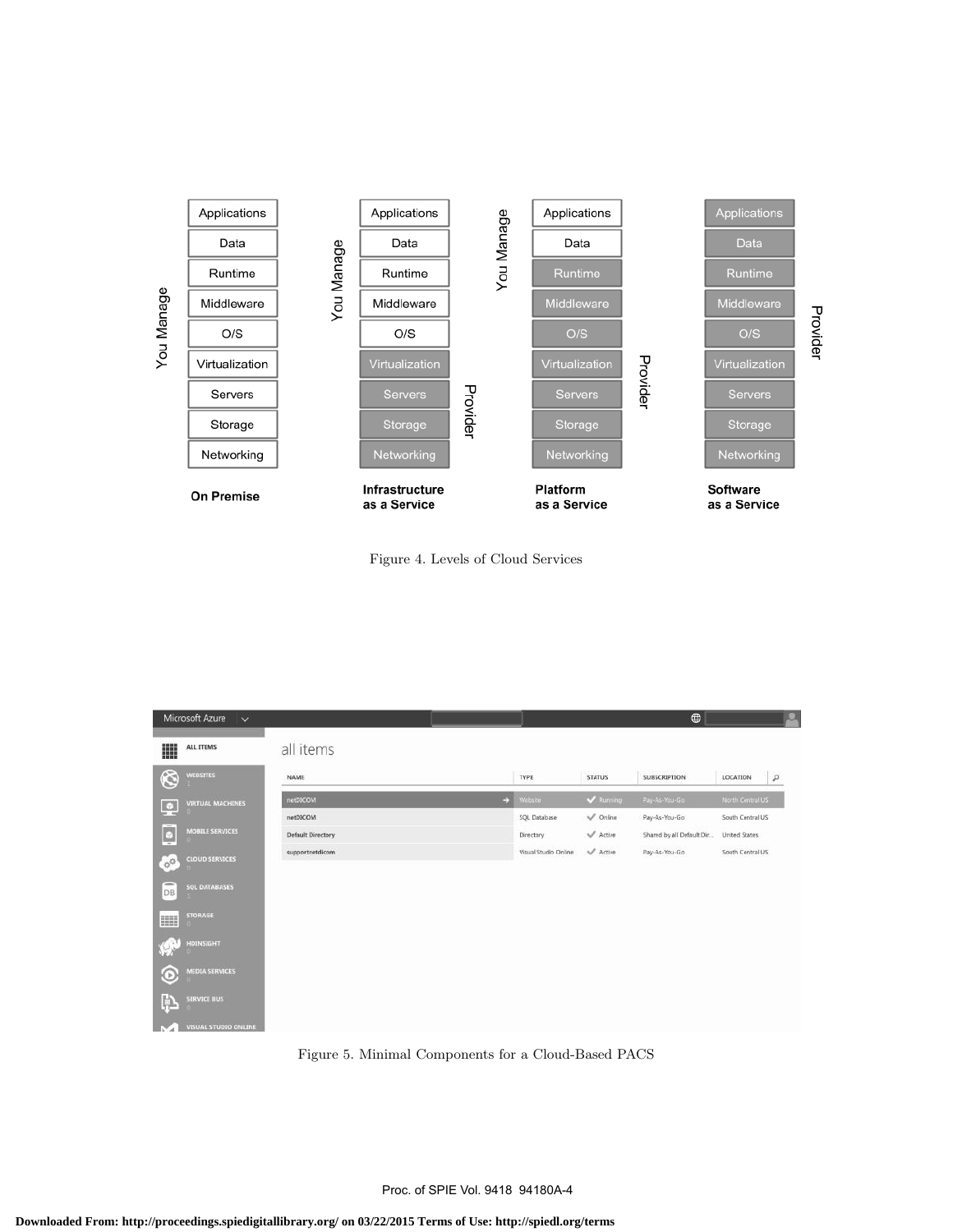

Figure 6. Uploading Patient Data from Multiple Institutions to Multiple Vendor Systems

#### 4. EHR ON CLOUD

Figure 6 illustrates how a Patient's EHR is distributed across multiple healthcare facilities. Each facility would transfer the patient data to some cloud-based system, which would most likely be different for different healthcare providers.

Once on the cloud, though, information across different cloud-based systems can be exchanged using standards based protocols. See Figure 7.

Finally, a patient's data obtained from multiple healthcare facilities can be shown in a single consolidated view. See Figure 8.

## 5. SUMMARY & CONCLUSIONS

Among the information that constitute a patients comprehensive EHR, such as medical history, diagnoses, medications, treatment plans, immunization dates, allergies, radiology images, and laboratory test results, the DICOM medical images are a dominant component. Enabling quick access to medical images that reside on any PACS would enable physicians with timely and accurate diagnosis. The key barrier to accomplish this is to combine data residing on multiple institutions and combining with the images that reside on PACS. However, a cloud-based PACS that exchanges information with other systesm in a secure manner using open standards, the ability to present a consolidated view of a patient's information in its entirety is achieved.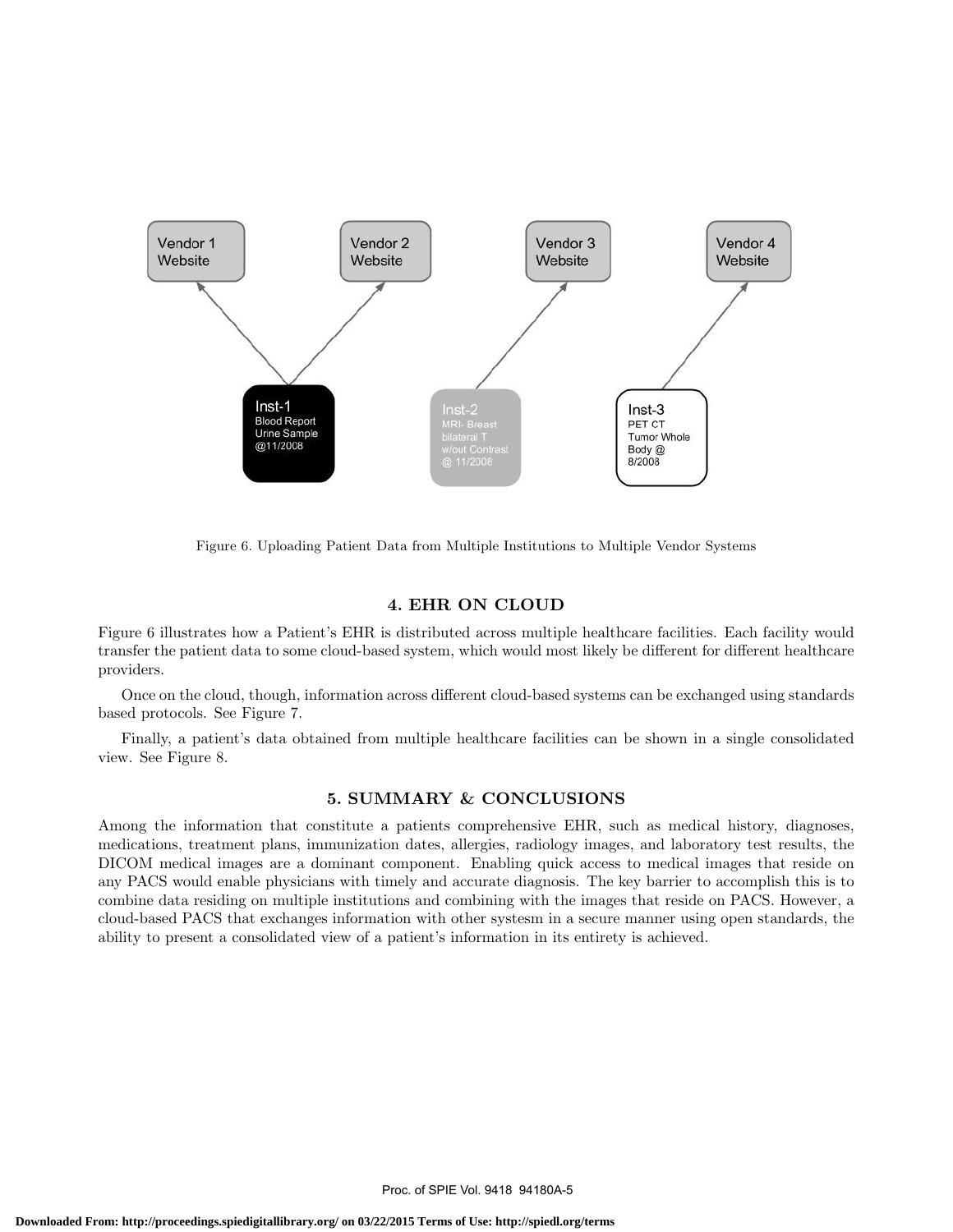

HL7 Protocol allows websites of different vendors to talk to each other

<ns0:ADT\_A04\_22\_GLO\_DEF<br>xmlns:ns0="http://netDICOM.net/HL7/2X"> <EVN\_EventType> <EVN.1\_EventTypeCode>A08</EVN.1\_EventTypeCode> <EVN.2\_DateTimeOfEvent>201401080823</EVN.2\_DateTimeOfEvent> <EVN.3\_DateTimePlannedEvent>201401080823</EVN.3\_DateTimePlannedEvent> <EVN.4\_EventReasonCode>01</EVN.4\_EventReasonCode> </EVN\_EventType> <PID PatientIdentification> <PID.1\_SetIdPatientId>3175875</PID.1\_SetIdPatientId><br><PID.2\_PatientIdExternalId> <PID.5\_PatientName>





Figure 8. Integrated View of Patient Data Obtained from Multiple Healthcare Facilities

Proc. of SPIE Vol. 9418 94180A-6